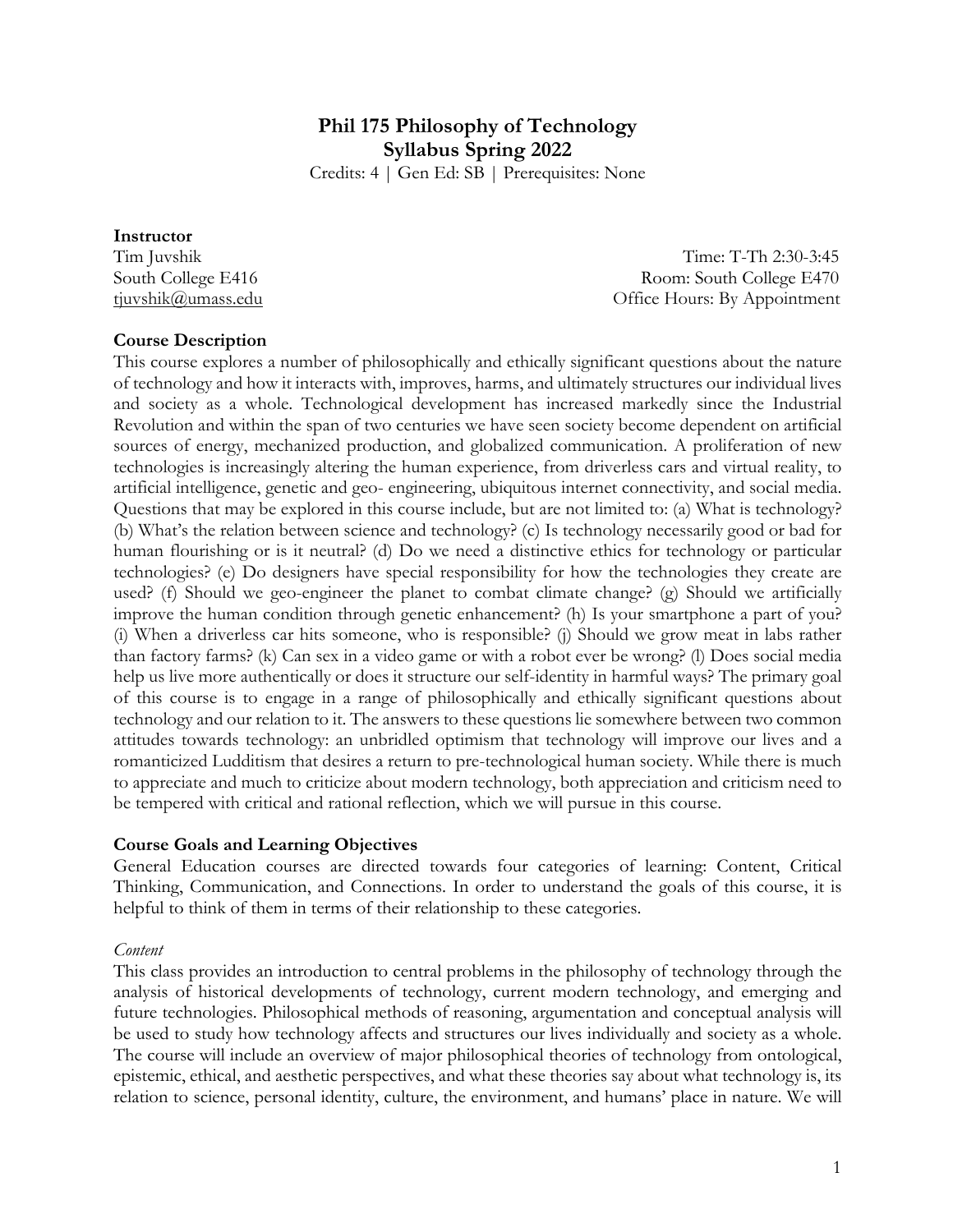investigate how technology, such as social media and communication devices, affect and form our identity, whether technology determines human nature and thus distinguishes us from animals, and how different technologies mediate our relationships to ourselves, others, and our environment, both natural and socio-cultural. Given the rapidly changing nature of technology, we will look at how emerging and future technologies, such as driverless cars and AI, are constantly redefining these relationships.

#### *Critical Thinking*

This course introduces students to a variety of philosophical methods and skills, with a focus on critical analysis of arguments and theories. It offers a diversity of critical perspectives on technology and technological development and its effects on individuals and societies that will expose students to core concepts in philosophy of technology, allowing students to synthesize diverse viewpoints and apply them to current, emerging, and future technologies.

#### *Communication*

Throughout the course, students will have the opportunity to develop argument reconstruction and analysis skills and learn how to communicate critical evaluations of arguments and theories, orally and through written work. Students will also learn to effectively and clearly communicate their own views on topics and offer rational justification for their positions through weekly reading responses, short written assignments, and papers. Students will be able to apply the concepts, knowledge, and skills acquired in this class to new and future technologies and communicate their findings to others through oral discussion.

#### *Connections*

A major underlying theme of the course is how technology is constantly evolving and concomitantly redefining and restructuring human identity, society, and relationships. Thus, students will develop the ability to apply the concepts and philosophical methods learned in this course to current emerging technology, such as virtual reality, genetic engineering, and geo-engineering, allowing them to assess its value and risks to individuals, society, and the environment. Students will also be able to identify and evaluate the role of various technologies in their own life and their larger socio-cultural context, as well as think more clearly and critically about questions concerning technology and their own use of it.

With the importance of the issues covered, in particular the ways technology impacts and changes human life, nature, and society, the focus on critical analysis and diverse perspectival thinking, and the stress on clear written and verbal communication, this course meets the goals of the General Education Social and Behavioral Sciences designation.

#### **Grading**

Letter grades (corresponding to a 4-point scale:  $A=4$ ,  $A=-3.7$ ,  $B=-3.3$ , etc.) will be based on the following:

| SNTs                              | 20%    |
|-----------------------------------|--------|
| Short Writing Assignment 1        | $10\%$ |
| <b>Short Writing Assignment 2</b> | $10\%$ |
| Short Writing Assignment 3        | $10\%$ |
| <b>Emerging Technology Paper</b>  | 20%    |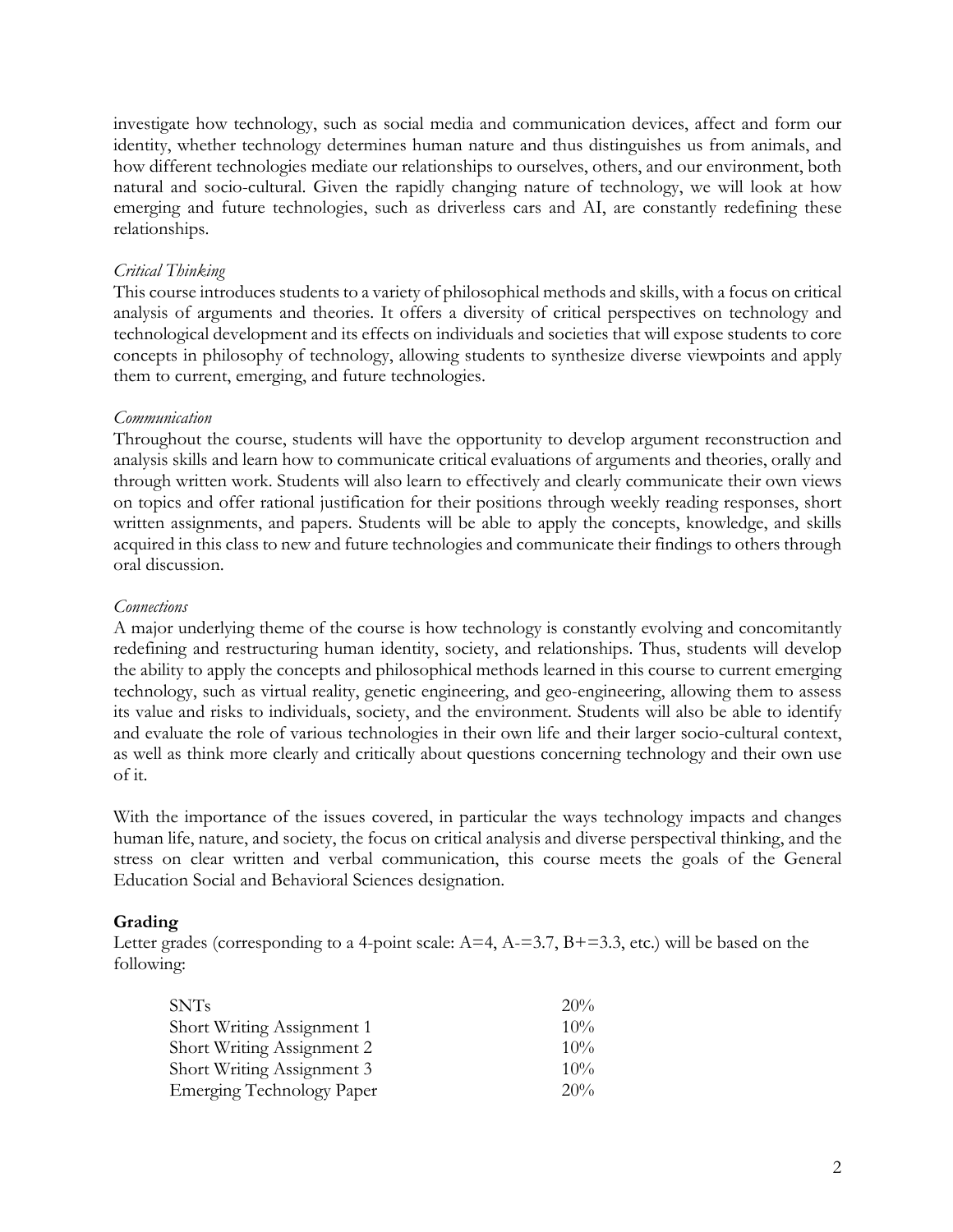| Take-Home Exam | 25%   |
|----------------|-------|
| Participation  | $5\%$ |

Final letter grades will be calculated by converting the combined weighted totals of the above categories to letter grades using the standard UMass conversion scale:

| $A = 93-100\%$     | $A = 90 - 92.99\%$ | $B+=87-89.99\%$          |
|--------------------|--------------------|--------------------------|
| $B = 83 - 86.99\%$ | $B = 80 - 82.99\%$ | $C_{\pm} = 77 - 79.99\%$ |
| $C = 73-76.99\%$   | $C = 70 - 72.99\%$ | $D+=67-69.99\%$          |
| $D=60-66.99\%$     | $F = 0.59.99\%$    |                          |

### **Readings**

There is no required textbook for this class. All course readings are available on Moodle in PDF. Any supplemental course materials (e.g. podcasts, YouTube clips, etc.) will likewise be provided on the course Moodle page.

### **Assignments**

### *SNTs*

The purpose of these assignments is to help you read articles more effectively, and to provide accountability for completing the readings. "Socratic Note Taking" is named after the philosopher Socrates, who famously taught by asking questions. In these notes, you will write questions as you read. Think of it as a reading quiz that you create yourself, along with an answer key. A set of notes is due for each reading. Students will be required to produce three questions and answers per reading. Collectively, these are worth 20% of your grade and they will be graded out of 3 points (0.5 for each question and answer). You can miss 5 SNTs without penalty. They are due by the start of the class in which we are discussing the relevant reading. Complete and submit your questions/answers on Moodle. I will provide sample questions/answers at the beginning of term.

### *Short Writing Assignment 1*

The first short writing assignment will involve you researching and describing the development and extinction of a historical piece of technology which is no longer currently in (widespread) use (e.g. the phonograph, horse-drawn carriages, cassette player, lead pipes, etc.). The purpose is for you to explore some piece of technology that developed in a particular socio-historical context and subsequently disappeared through technological change while relating this to the appropriate course readings. This assignment is worth 10% of your final grade and will be approximately 1-2 pages.

### *Short Writing Assignment 2*

The second short writing assignment will focus on a short story, "The Truth of Fact, The Truth of Feeling" by Ted Chiang. For this assignment, you will read Chiang's story and reflect on the changes to both society and interpersonal relationships that the two technologies discussed cause and critically reflect on whether these changes were positive or negative for both society and individual relationships. This assignment is worth 10% of your final grade and will be approximately 1-2 pages.

### *Short Writing Assignment 3*

There is a third short writing assignment of a more informal nature which will involve you abstaining from a particular kind of technology for one week and reporting and reflecting on your experience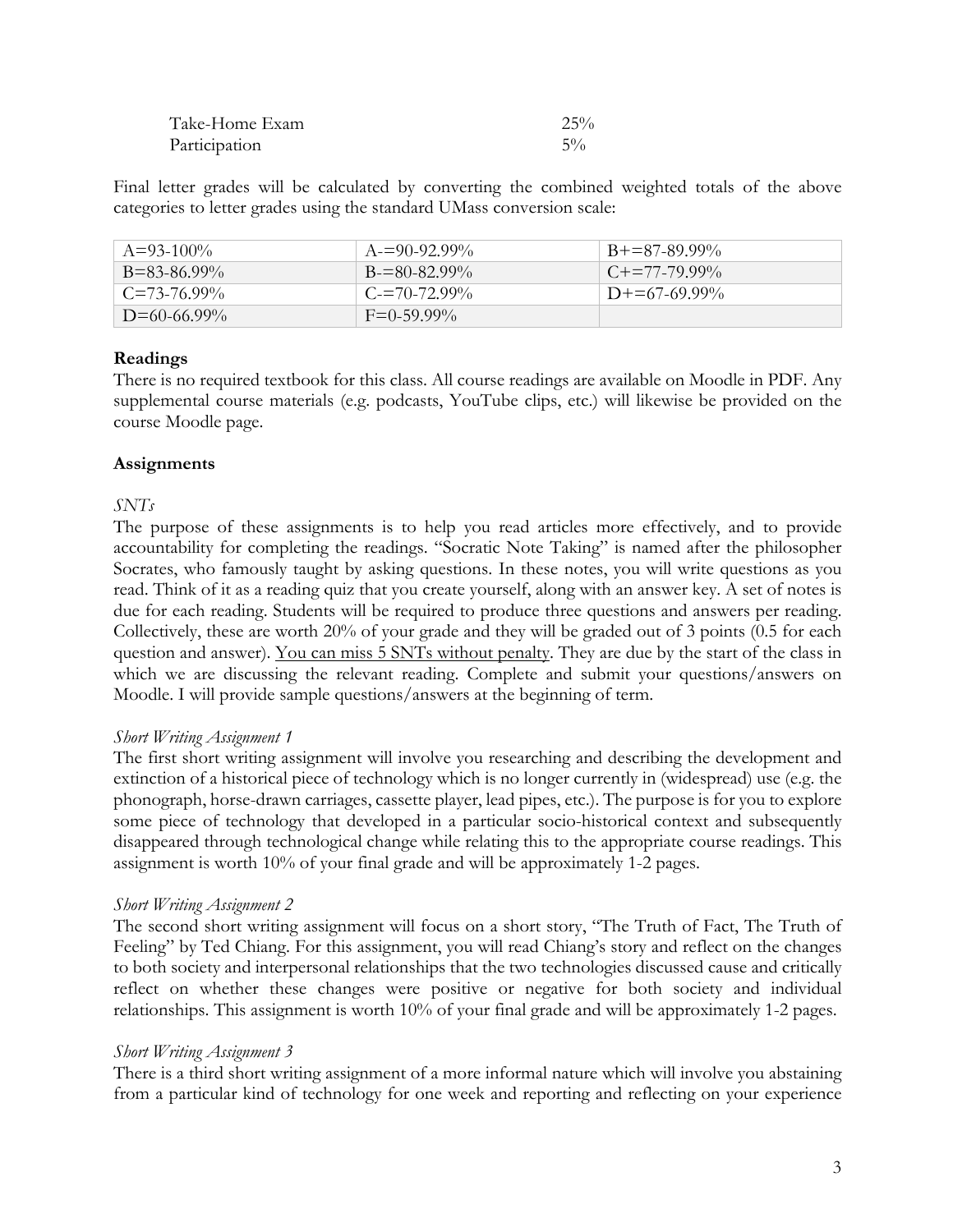with its absence from your life (e.g. electric toothbrush, social media, car, Fitbit, etc.). The purpose of this assignment is to get you to reflect on the central role of technology in your everyday life. These writing assignments will be structured like a journal, are worth 10% of your final grade, and will be approximately 1-2 pages.

### *Emerging Technology Paper*

Students will write a short paper (2-3 pages), that chooses an emerging technology as a case study, worth 20% of the final grade and due around mid-semester. As they become more advanced, various technologies such as genetic and geo-engineering, AI (Siri, Alexa), virtual reality, and driverless cars pose new ethical challenges. Students will report on the moral implications and difficulties their chosen emerging technology poses using the philosophical concepts and theories we learned in class, thereby drawing connections between the course content and concrete emerging technologies that are restructuring daily life. Students will then give recommendations for future researchers, designers, users, and policy makers on how to address these challenges. Students will have the opportunity to discuss ideas in class in small groups.

### *Take-Home Final Exam*

There is a final, take-home, open book exam worth 25% of your final grade. This exam will consist in reading comprehension and critical reflection questions based on a selection of the course readings. The exam will be distributed to students during the final week of class and will be due during the exam period.

### *Participation*

There is a participation component, worth 5% of your final grade. Your showing up and being attentive and engaged in lecture will be reflected in your participation grade. Attending class is required to get full marks since this is required to actively participate. You have two 'freebie' absences which don't need to be justified. Regularly participating by asking questions, making comments and otherwise engaging with me and your peers will count towards your participation marks. You may lose marks if you are disruptive in lecture (on your phone, talking out of turn, regularly arriving late, etc.). Students may gain participation marks by coming to office hours.

*Please note*: do *not* come to class if you have any Covid-19-like symptoms or have tested positive or if someone close to you has tested positive. This will *not* affect your attendance and participation and we can find ways to make sure you are caught up on coursework. Given the uncertainty of the pandemic I'm committed to being flexible as the need arises. As per HIPAA requirements, any personal medical information you relay to me will be kept confidential.

### **Class Expectations**

- **Course Readings:** Students should do all the assigned readings *before* the class in which they're discussed. All readings are available on the course webpage. There is no textbook, but students should print articles so they can bring them to class.
- **Attendance:** Attendance in class is expected. I will take attendance and keep track of student contributions in class. You can miss up to 2 classes without penalty and without notifying me. Any further absences will need to be justified.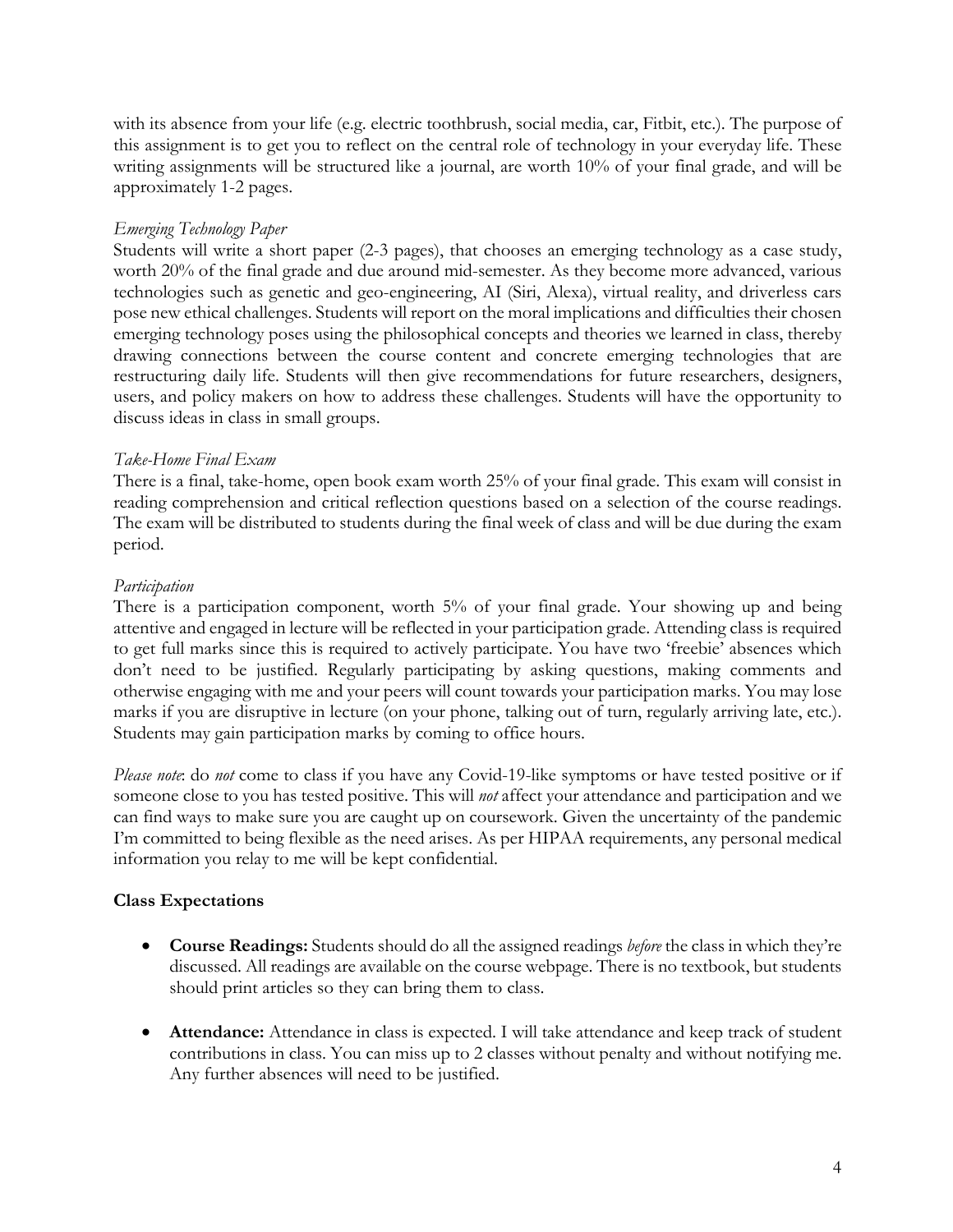- **Electronics Policy:** Laptops, tablets, and phones are not permitted during class unless needed for in-class work. Using electronics is distracting to both yourself and others, and studies have shown that it lowers grades of the user and those around them. If you require a special accommodation regarding electronics please come see me to request an exemption.
- Late Work Policy: Late assignments without an extension will be downgraded by 1/3 of a letter grade per day after the due date (e.g. A to A-), up to a penalty of 2 full letter grades (after which they won't be accepted). Consult with me to request an extension. Late SNTs will be graded as 0.
- **Classroom Etiquette:** Students are expected to respect each other, allow others the chance to speak, and be open-minded to views different from their own. The topics covered may be controversial and evoke strong reactions. Please be aware of, and sensitive to, the feelings and experiences of others.
- **Syllabus:** Readings and schedule are subject to change. Any changes will be announced in class and on the course Moodle page.

### **Academic Honesty**

Students should not plagiarize their work. Just don't do it. It's not worth it, it's very easy to get caught and it undermines the whole point of you being here. I will follow UMass official policies when handling cases of academic dishonesty. After meeting with the me, a student who has plagiarized can choose between two options. The formal option involves a hearing before the Academic Dishonesty Board. The informal option involves agreeing to the instructor's terms and signing a document to that effect. This informal resolution is filed with the Academic Dishonesty Board. Should a student have three filed informal resolutions, official disciplinary action will be taken. Consult UMass' website for further information: https://www.umass.edu/honesty/.

### **Accessibility**

I am committed to making this class accessible and welcoming for all students. Students with documented disabilities are encouraged to contact Disability Services in 161 Whitmore, or at http://www.umass.edu/disability to register and request any accommodations you might need. If you anticipate receiving accommodations from Disability Services, but are still waiting on paperwork, please come tell me as soon as you can so that we can put necessary accommodations in place.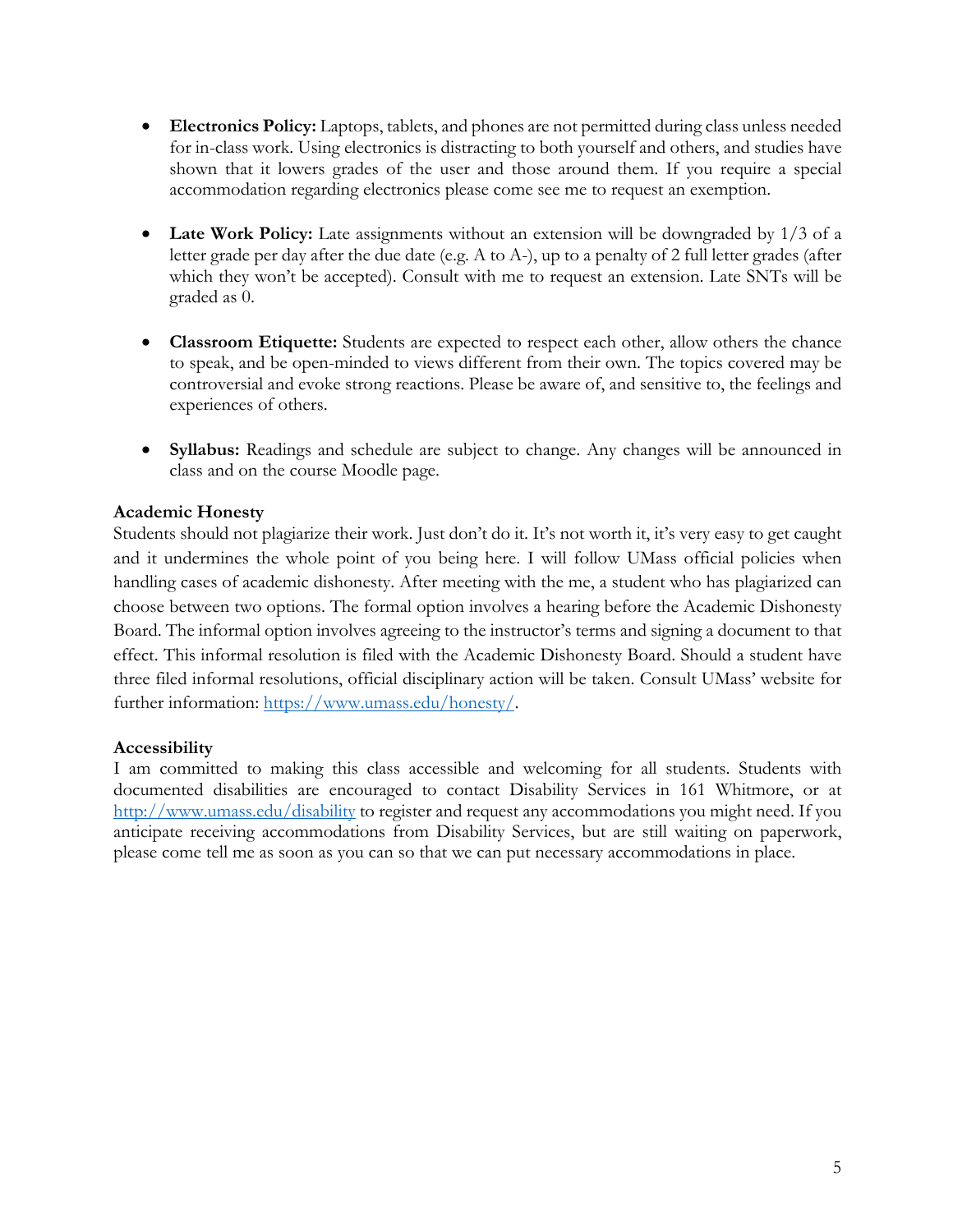## **Provisional Course Schedule**

| Date                     | Topic/Unit          | Readings                          | <b>Work Due</b>            |
|--------------------------|---------------------|-----------------------------------|----------------------------|
|                          |                     |                                   |                            |
|                          |                     |                                   |                            |
|                          |                     |                                   |                            |
| $\mathcal{W}$ eek 1      | Intro to Philosophy | No Readings                       |                            |
|                          | and Arguments       |                                   |                            |
| T <sub>01/25</sub>       |                     |                                   |                            |
| $Th$ 01/27               |                     |                                   |                            |
|                          |                     |                                   |                            |
| Week <sub>2</sub>        | What Is Philosophy  | Drengson, "Four                   | SNTs x2                    |
|                          | of Technology?      | Philosophies of                   |                            |
| T 02/01                  |                     | Technology"                       |                            |
| $Th$ 02/03               |                     |                                   |                            |
|                          |                     | Marx, "Technology:                |                            |
|                          |                     | The Emergence of a                |                            |
|                          |                     | Hazardous                         |                            |
|                          |                     | Concept"                          |                            |
| Week 3                   | What Is             | Ellul, "The                       | SNTs x1                    |
|                          | Technology?         | Autonomy of                       |                            |
| T 02/08<br>$Th$ 02/10    |                     | Technology"                       | Add/Drop Deadline<br>02/07 |
|                          |                     | $02/10 - Class$                   |                            |
|                          |                     | Cancelled                         |                            |
| $\textit{Week}$ 4        | Science and         | Feibelman, "Pure                  | SNTs x2                    |
|                          | Technology          | Science, Applied                  |                            |
| $T$ 02/15                |                     | Science, and                      |                            |
| $Th\frac{02}{17}$        |                     | Technology"                       |                            |
|                          |                     |                                   |                            |
|                          |                     | Basalla/Petroski,                 |                            |
|                          |                     | "The Evolution of                 |                            |
|                          |                     | Technology"                       |                            |
| Week 5                   | Science and         | Kroes, "Design                    | SNTs x1                    |
|                          | Technology          | Methodology and                   |                            |
| $Th$ 02/24               |                     | the Nature of                     | Short Writing              |
|                          |                     | Technical Artefacts"              | Assignment 1 Due           |
|                          |                     |                                   | 02/25                      |
|                          |                     |                                   |                            |
| <u>Week 6</u>            | Ethics and          | Tufte, "The<br>Cognitive Style of | SNTs x2                    |
| $T\frac{\theta}{\theta}$ | Technology          | PowerPoint"                       |                            |
| $Th$ 03/03               |                     |                                   |                            |
|                          |                     | Ferré, "Ethics,                   |                            |
|                          |                     | Assessment, and                   |                            |
|                          |                     | Technology"                       |                            |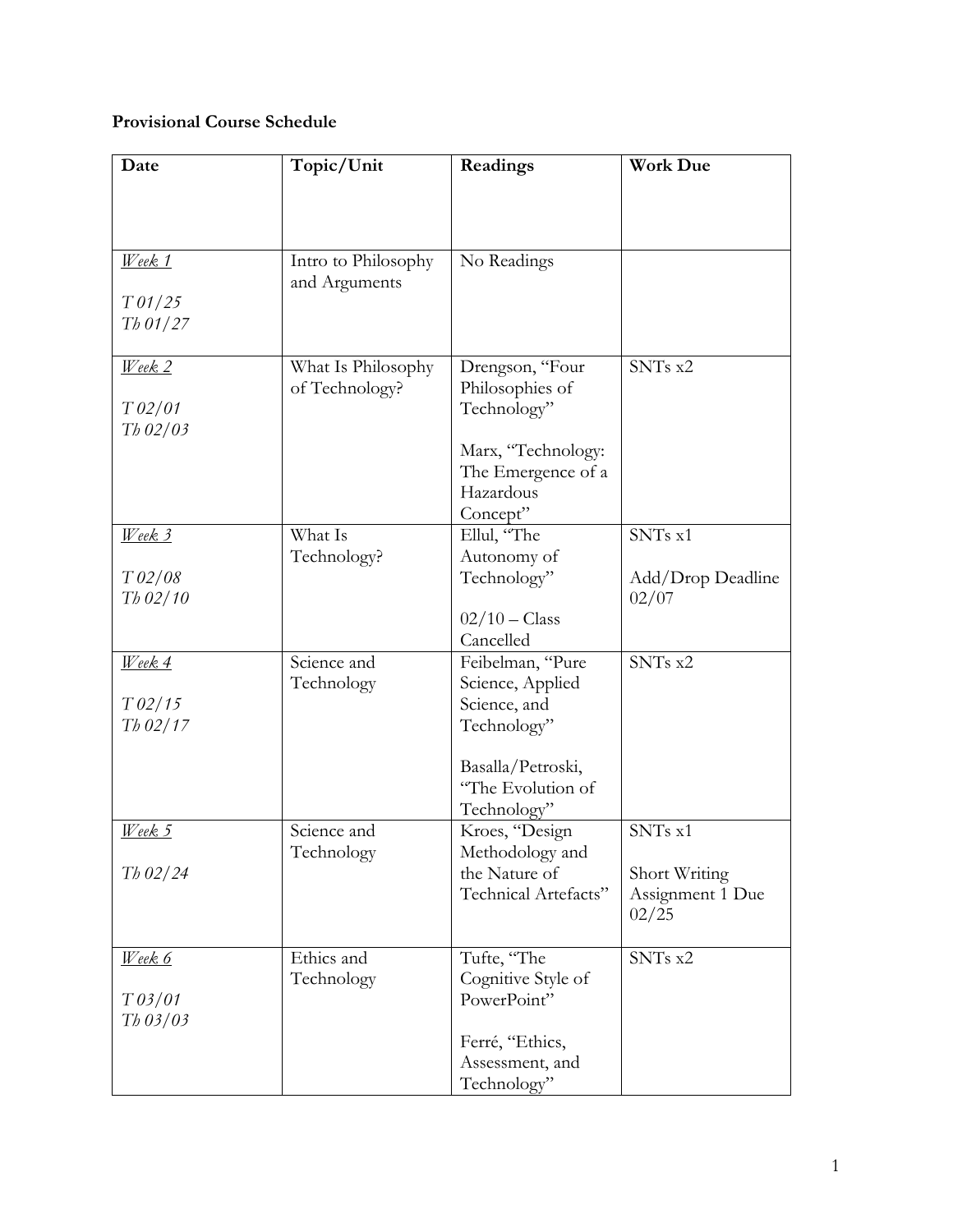| Week 7                           | Ethics and     | Nyholm, "The           | SNTs x2          |
|----------------------------------|----------------|------------------------|------------------|
|                                  | Technology     | Ethics of Crashes      |                  |
| $T\frac{\partial 3}{\partial 8}$ |                | with Self-Driving      | Emerging Tech    |
|                                  |                |                        |                  |
| $Th$ 03/10                       |                | Cars"                  | Paper Due Friday |
|                                  |                |                        | 03/11            |
|                                  |                | De Ruiter, "Why We     |                  |
|                                  |                | Should Rethink Our     |                  |
|                                  |                |                        |                  |
|                                  |                | Moral Intuitions       |                  |
|                                  |                | about Deepfakes"       |                  |
| <u>Week 8</u>                    |                |                        |                  |
|                                  |                |                        |                  |
|                                  | Spring Break   |                        |                  |
| <b>Spring Break</b>              |                | Spring Break           |                  |
|                                  |                |                        |                  |
|                                  | Ethics and     |                        | SNTs x2          |
| Week 9                           |                | Sparrow, "Robots,      |                  |
|                                  | Technology     | Rape, and              |                  |
| T 03/22                          |                | Representation"        |                  |
| $Th\frac{03}{24}$                |                |                        |                  |
|                                  |                |                        |                  |
|                                  |                | Hartzog and            |                  |
|                                  |                | Selinger, "Facial      |                  |
|                                  |                | Recognition is the     |                  |
|                                  |                | Perfect Tool for       |                  |
|                                  |                | Oppression"            |                  |
|                                  |                |                        |                  |
| <u>Week 10</u>                   | Ethics and     | <b>Class Cancelled</b> | SNTs x1          |
|                                  | Technology     |                        |                  |
| $T\frac{03}{29}$                 |                | Mittelstadt et al.,    |                  |
| $Th$ 03/31                       |                | "The Ethics of         |                  |
|                                  |                |                        |                  |
|                                  |                | Algorithms"            |                  |
| <u>Week</u> 11                   | Technology and | Susser et al.          | SNTs x2          |
|                                  | Society        | "Technology,           |                  |
| T 04/05                          |                | Autonomy, and          | Short Writing    |
| $Th\,04/07$                      |                | Manipulation"          | Assignment 2 Due |
|                                  |                |                        |                  |
|                                  |                |                        | 04/08            |
|                                  |                | Nguyen, "Escape        |                  |
|                                  |                | the Echo Chamber"      |                  |
| <u>Week</u> 12                   | Technology and | Feenberg,              | SNTs x 2         |
|                                  |                |                        |                  |
|                                  | Society        | "Democratic            |                  |
| T 04/12                          |                | Rationalization:       |                  |
| $Th\,04/14$                      |                | Technology, Power,     |                  |
|                                  |                | and Freedom"           |                  |
|                                  |                |                        |                  |
|                                  |                |                        |                  |
|                                  |                | Wacjman,               |                  |
|                                  |                | "Domestic              |                  |
|                                  |                | Technology:            |                  |
|                                  |                | Labour-Saving or       |                  |
|                                  |                |                        |                  |
|                                  |                | Enslaving?"            |                  |